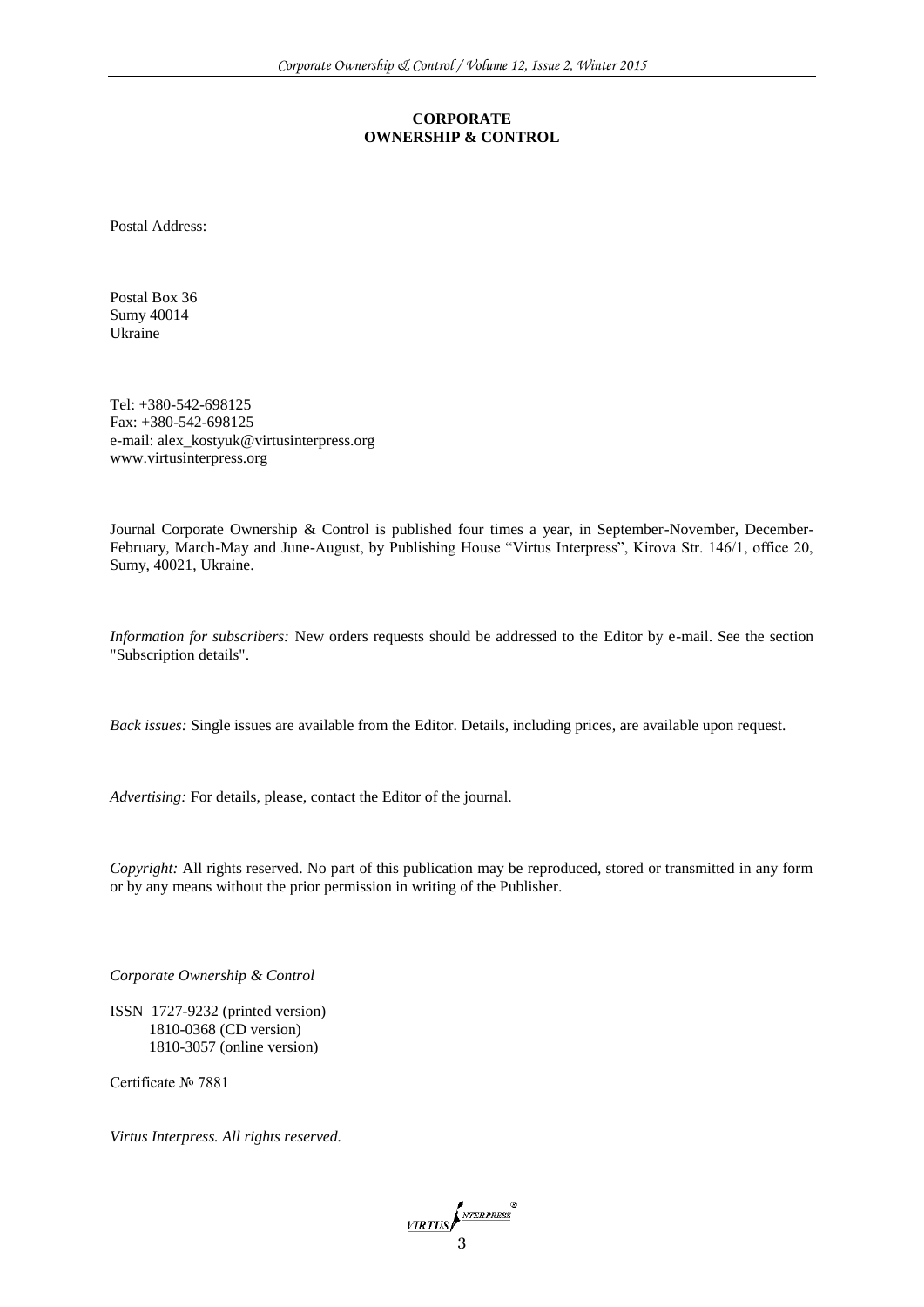# **EDITORIAL**

*Dear readers!*

The recent issue of the journal Corporate Ownership and Control pays attention to issues of corporate social responsibility, risks management, audit issues, corporate codes etc. More detailed issues are given below.

*Julien Bilodeau, Franck Missonier-Piera* investigate the use of covenants in debt contracts as well as the role played by accounting numbers in those contracts. *Shamharir Abidin, Mohammed Abobaker Baabbad* investigate the extent to which Yemeni auditors use analytical review procedures during the audit of client's financial statements. *Md. Jahidur Rahman* provides the analysis of the changes that the prohibition of the non-audit services by section 201 of SOX brought in the relationship between the audit fees and non-audit fees. *Jayalakshmy Ramachandran* investigates Corporate Governance in Airline Industry of five different countries that are listed on 2013 Index of Economic Freedom provided by the Heritage foundation. *Michele Bonollo, Irene Crimaldi, Andrea Flori, Fabio Pammolli, Massimo Riccaboni* draw an organic picture of the current regulations, moving from the definitions of systemic risk to the issues concerning data availability. *Hamide Özyürek* carried out the study in order to find out the applicability of time-driven activity based butgeting method at manufacturing companies in Turkey.

*Hamdouni Amina* extends and tests the implications of two extant static agency models making opposite predictions.

*Nikolaos Sariannidis, George Konteos, Grigoris Giannarakis* investigate the impact of a plausible set of determinants, namely, greenhouse gas (GHG) emissions, Dow Jones Sustainability Index (DJSI), anti-bribery policy, the industry's profile and the company's size on the extent of CSR disclosure in the United States (US). *Hassan M. Hafez* checks if the concept of the CSR is widely applied to local, international and Islamic banks operating in Egypt over the interim period from 2005 to 2013 and if there is a difference in the application.

*Suren Pillay, Pieter Buys* explore the policy decision to implement the carbon tax within the context of socially responsible governance in the motor vehicle manufacturing industry. *Gciniwe Khumalo, Lucian J. Pitt* test the relationship between the firms' corporate social responsibility (CSR) disclosures, the extent of media exposure it enjoys and its size, profitability and leverage. *Jonty Tshipa*  examines corporate governance compliance by South African listed firms.

We hope that you will enjoy reading the journal and in future we will receive new papers, outlining the most important issues and best practices of corporate governance!

VIRTUS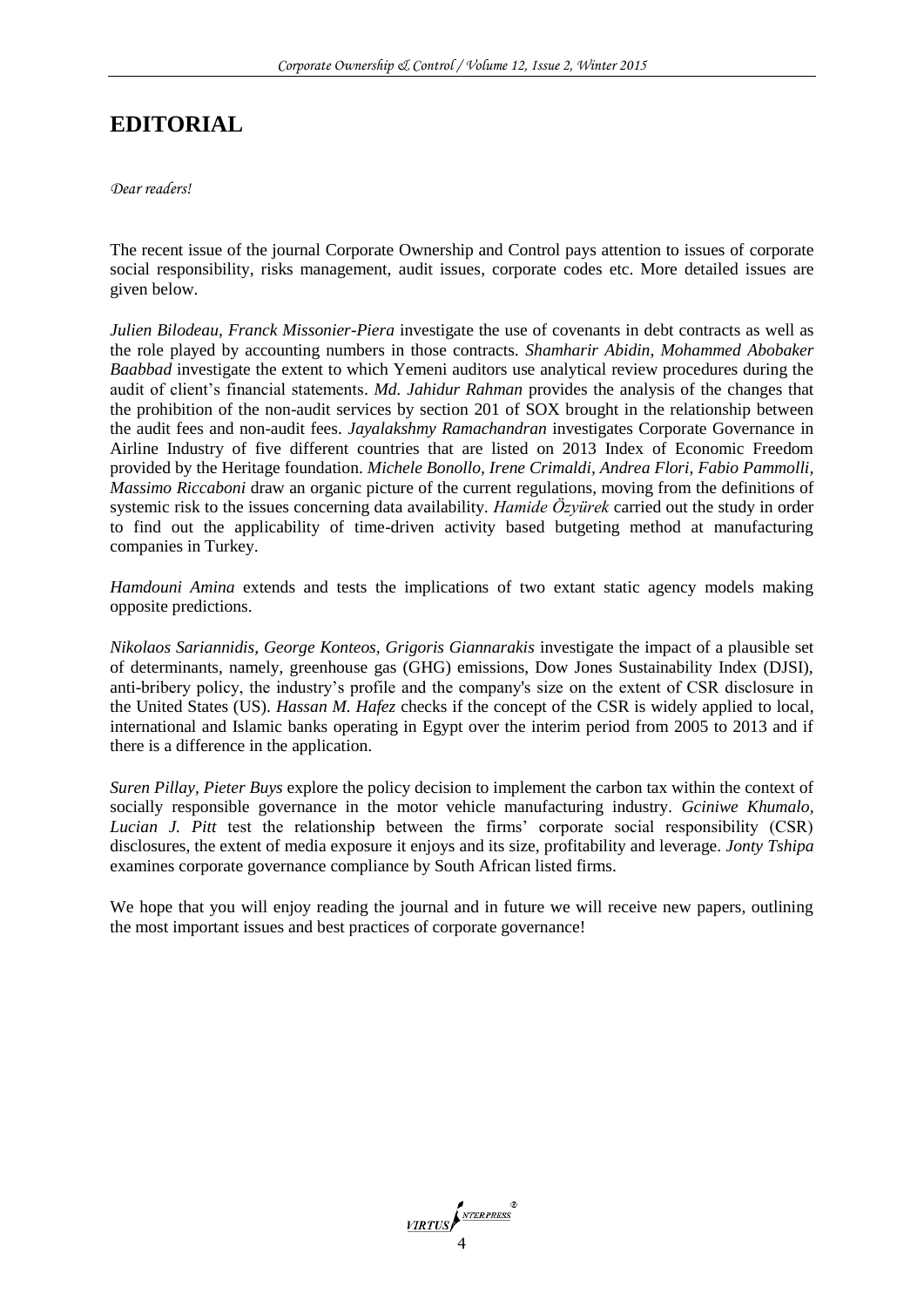# CORPORATE OWNERSHIP & CONTROL

**VOLUME 12, ISSUE 2, WINTER 2015**





# **SECTION 1. ACADEMIC INVESTIGATIONS AND CONCEPTS**

#### **THE DESIGN OF DEBT CONTRACTS: EVIDENCE OF COST EFFECTIVE USE OF COVENANTS FROM A LARGE SAMPLE OF SMALL LOANS 8**

#### *Julien Bilodeau, Franck Missonier-Piera*

This paper investigates the use of covenants in debt contracts as well as the role played by accounting numbers in those contracts. More specifically, it provides evidence that covenants, and more importantly accounting based covenants, are used in a cost effective way in these contracts. It also provides a unique description of the types of covenants and accounting numbers which are used in a large sample of loan issued to small Canadian firms.

### **THE USE OF ANALYTICAL PROCEDURES BY YEMENI AUDITORS 17**

### *Shamharir Abidin, Mohammed Abobaker Baabbad*

This study sets out to investigate the extent to which Yemeni auditors use analytical review procedures during the audit of client's financial statements. It also examines the stage of auditing procedure in which Yemeni auditors implement analytical review procedures. Moreover, the study determines the relationships between the importance's factors and the use of analytical review procedures. The findings of the study have indicated that the Analytical Procedures were utilized on high percentage by audits in larger and high experienced audit firms compared to small and low experienced audit firms where the results have shown low percentage.

#### **IMPACT OF SECTION 201 OF SOX ON THE RELATIONSHIP BETWEEN AUDIT AND NON-AUDIT FEES 26**

### *Md. Jahidur Rahman*

This study aims to investigate the changes that the prohibition of the non-audit services by section 201 of SOX brought in the relationship between the audit fees and non-audit fees. Both univariate and multivatiate regression methodologies has been used to test the hypotheses. Using both OLS and twostage least squares, this study find a weak positive relationship between audit fees and non-audit fees. This result suggests that the companies need to pay an increased rate of both audit and non-audit fees after SOX.

#### **ANALYSING THE LEVELS OF UNIFORMITY IN CORPORATE GOVERNANCE PRACTICES – CASE STUDY OF FIVE AIR LINES COMPANIES 37**

#### *Jayalakshmy Ramachandran*

This report provides the analysis of Corporate Governance in Airline Industry of five different countries that are listed on 2013 Index of Economic Freedom provided by the Heritage foundation. The aim of this report is to analyse and discuss the inadequacies in corporate governance practices for the five sample companies chosen. Authors revealed that, though there is guidance for best practices of

VIRTUS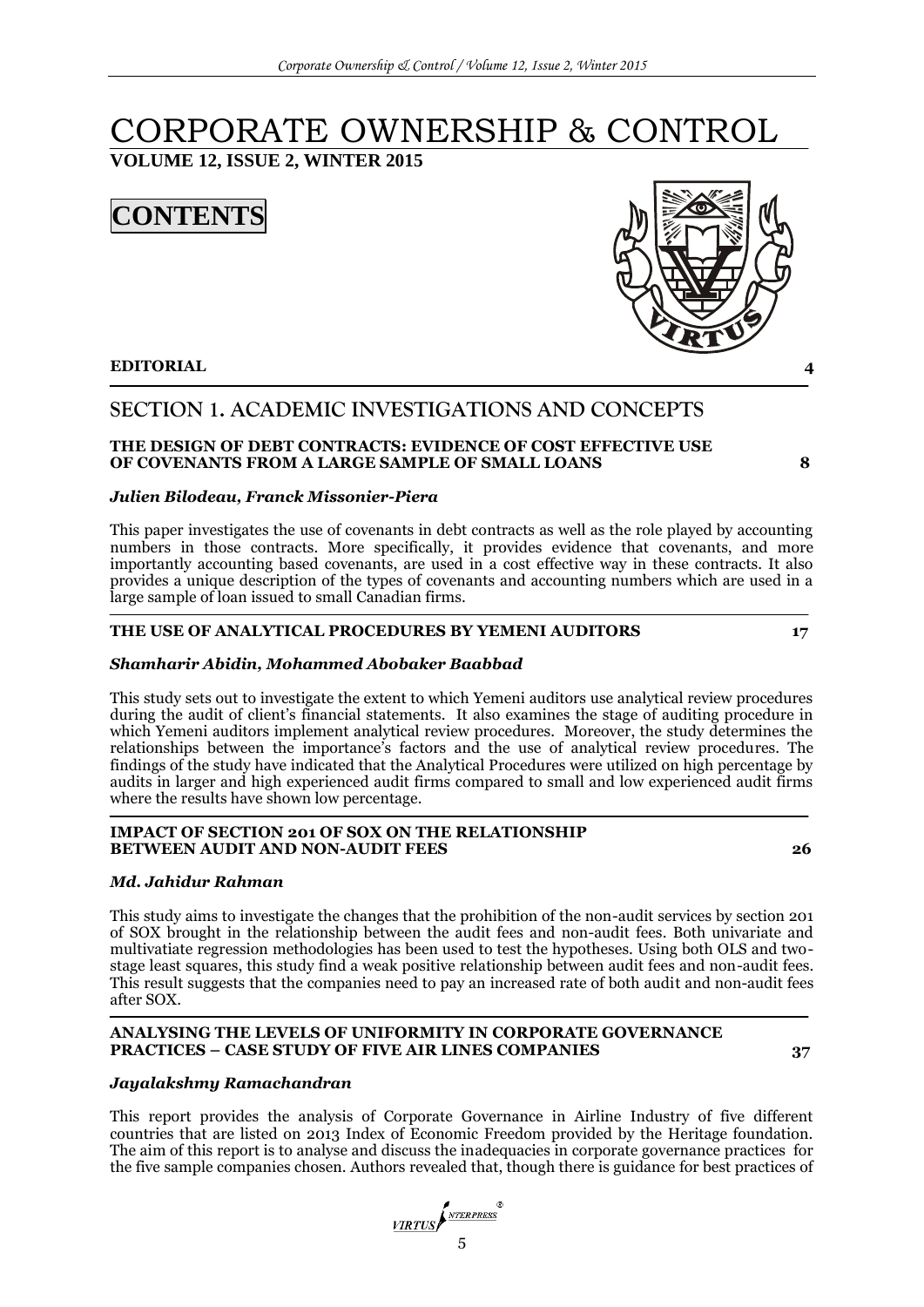corporate governance, it is difficult to accentuate a single company possessing best governance practices.

#### **SYSTEMIC RISK AND BANKING REGULATION: SOME FACTS ON THE NEW REGULATORY FRAMEWORK 52**

#### *Michele Bonollo, Irene Crimaldi, Andrea Flori, Fabio Pammolli, Massimo Riccaboni*

The recent financial crisis highlighted the relevant role of the systemic effects of banks' defaults on the stability of the whole financial system. In this work authors draw an organic picture of the current regulations, moving from the definitions of systemic risk to the issues concerning data availability. They analyse how the new regulatory framework allows regulators to describe OTC derivatives markets according to more detailed partitions, thus depicting a more realistic picture of the system.

#### **TIME DRIVEN ACTIVITY BASED BUTGED IN STRATEGIC DECISIONS; IMPLEMENTATION IN A MANUFACTURING COMPANY 64**

#### *Hamide Özyürek*

This study was carried out in order to find out the applicability of time-driven activity based butgeting method at manufacturing companies in Turkey. The results obtained from the application of time driven activity based butgeting system can be summarized briefly as follows. Company makes the application through different processes and different products are sold to different customers. For this reason, resource consumption levels of the products vary. Be taken into account in determining the cost of time consumed in the product gives more accurate results. Down to the cost of the follow-up activities with the factory Time Driven Activity Based Costing it is possible to do.

#### **DIVIDEND POLICY AND CORPORATE GOVERNANCE IN SAUDI STOCK MARKET: OUTCOME MODEL OR SUBSTITUTE MODEL? 74**

#### *Hamdouni Amina*

Theories suggest that corporate governance mechanisms affect corporate dividend policies. This study extends and tests the implications of two extant static agency models making opposite predictions. The outcome model predicts an increase in dividends when the corporate governance mechanisms improve, because shareholders are better able to force managers to disgorge cash. In contrast, the substitute model suggests that an improvement in the corporate governance mechanisms reduces the role of dividends in controlling agency costs, leading to a decrease in dividends. This paper investigates the dividend policy for firms listed on Saudi Arabia Stock Exchange.

## **SECTION 2. CORPORATE SOCIAL RESPONSIBILITY**

#### **THE EFFECTS OF GREENHOUSE GAS EMISSIONS AND GOVERNANCE FACTORS ON CORPORATE SOCIALLY RESPONSIBILITY DISCLOSURE 92**

#### *Nikolaos Sariannidis, George Konteos, Grigoris Giannarakis*

This paper investigates the impact of a plausible set of determinants, namely, greenhouse gas (GHG) emissions, Dow Jones Sustainability Index (DJSI), anti-bribery policy, the industry's profile and the company's size on the extent of CSR disclosure in the United States (US). The Environmental, Social and Governance (ESG) disclosure score is used as a proxy for the extent of CSR disclosure calculated by Bloomberg, incorporating different - in terms of importance - disclosure items. The relationship between the extent of CSR disclosure and its determinants was examined using multiple linear regression analysis incorporating 133 companies listed in S&P Composite 1500 Index for the year 2011. The results illustrate that the company's size, GHG emissions, DJSI and anti-bribery policy are significantly positively associated with the extent of CSR disclosure.

#### **CORPORATE SOCIAL RESPONSIBILITY AND FINANCIAL PERFORMANCE: AN EMPIRICAL STUDY ON EGYPTIAN BANKS 107**

#### *Hassan M. Hafez*

Due to the significance of the banking sector in the stability and welfare of any economy; it is important to constantly monitor and evaluate its performance. Most banks have incorporated social

VIRTUS